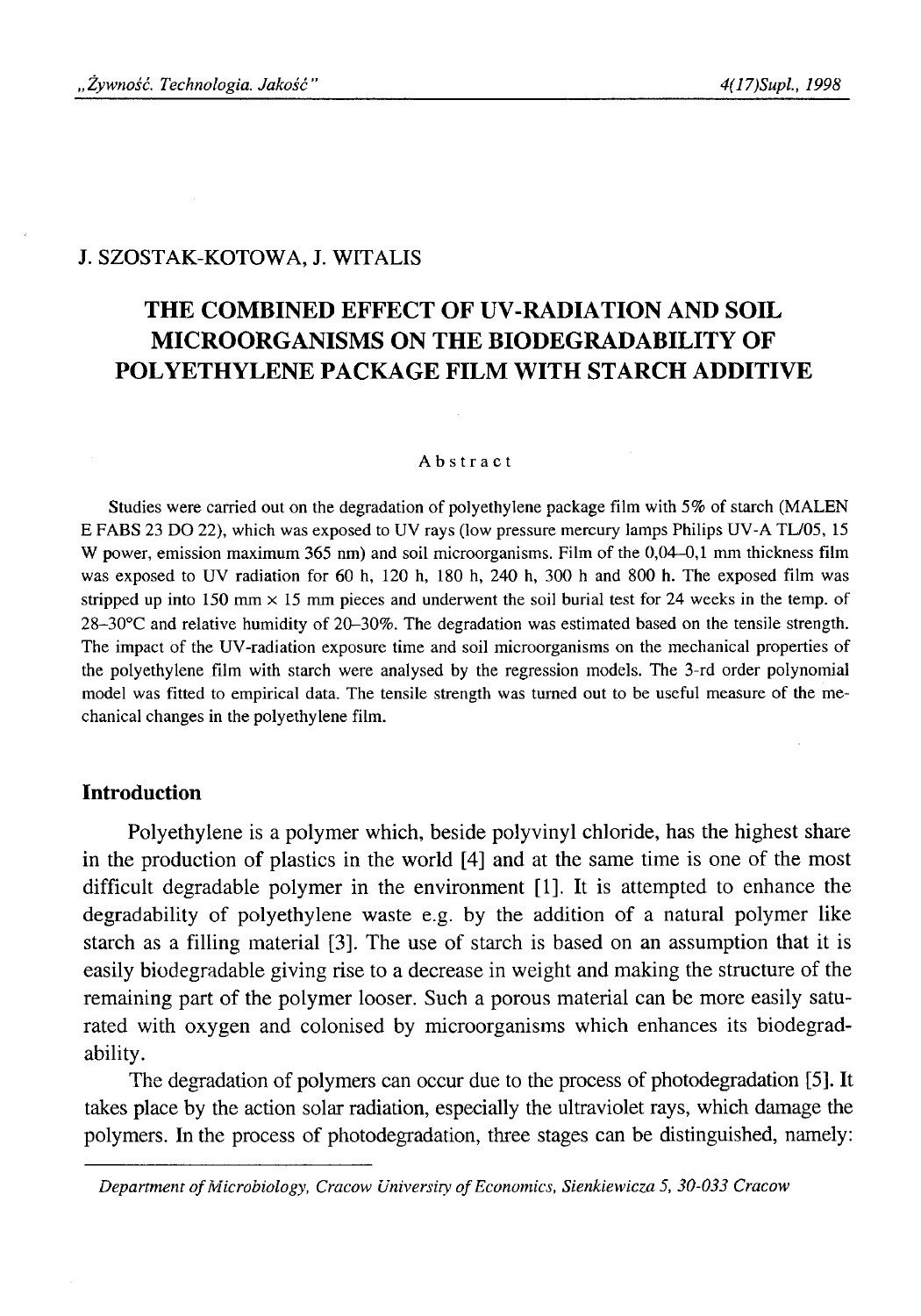destruction (the abstraction of hydrogen atoms from the chain), cross-linking (the formation of transverse bondings) and degradation (the cracking of main chains). It is believed to be the initial path for the degradation of plastics in the environment.

The aim of this work was the estimation of the degree of the degradation of a film of polyethylene with added starch exposed to UV-radiation and the action of soil microflora.

# **Material and methods**

# *Material*

The studies were carried out on LDPE FGNX 18-D 022 samples with the addition of a biodegradable concentrate BIO-50 (in the amount yielding 5% of potato starch in the film), manufactured in Chemical Works in Kędzierzyn-Koźle. The thickness of the film varied between 0.04 and 0.1 mm.

# *UV Irradiation*

UV irradation was based on ASTM D5208-91 [2]. Superactinic low pressure mercury lamps Philips UV-A TL/05 (15 W power, UV-A radiation power 2.1 W, 300-500 nm spectrum range, emission maximum  $-365$  nm) were employed for the irradiation. Four lamps were mounted in equal distances on a wooden frame of  $440 \text{ mm} \times 320 \text{ mm}$  dimensions. A band of film stretched parallel to the plane of the lamps was irradiated from a distance of 140 mm. The films were irradiated in daily cycles: 12 h/12 h (lamps switched on 9 a.m. to 9 p.m., lamps switched off 9 p.m. to 9 a.m.). The total time of the irradiation of individual film samples was 60 h, 120 h, 180 h, 240 h, 300 h and 800 h. The irradiated film samples were cut along the band into strips of  $150 \text{ mm} \times 15 \text{ mm}$  dimensions (5 pieces for each measurement).

# *Soil burial test*

The films irradiated previously by the UV lamp were incubated in containers with microbiologically active soil containing: peat, river sand, compost earth and manure, all in equal parts. The incubation of the film in the soil was carried out at the temperature of 28- 30°C and relative humidity of 20-30% for 24 weeks.

The films subjected to the combined effect of the UV irradiation and the soil agents were compared with (1) sufficiently long UV irradiated films but not subjected to the soil burial test, (2) brand new films (subjected neither to irradiation nor to the soil burial test).

#### *Determination of strength characteristics*

The tensile strength was determined according to the standart PN-68/C-89034 [6] and using a device for the study of the mechanical strength - Zwick 1445. The initial distance of jaws was 50 mm and the testing rate 50 mm/min.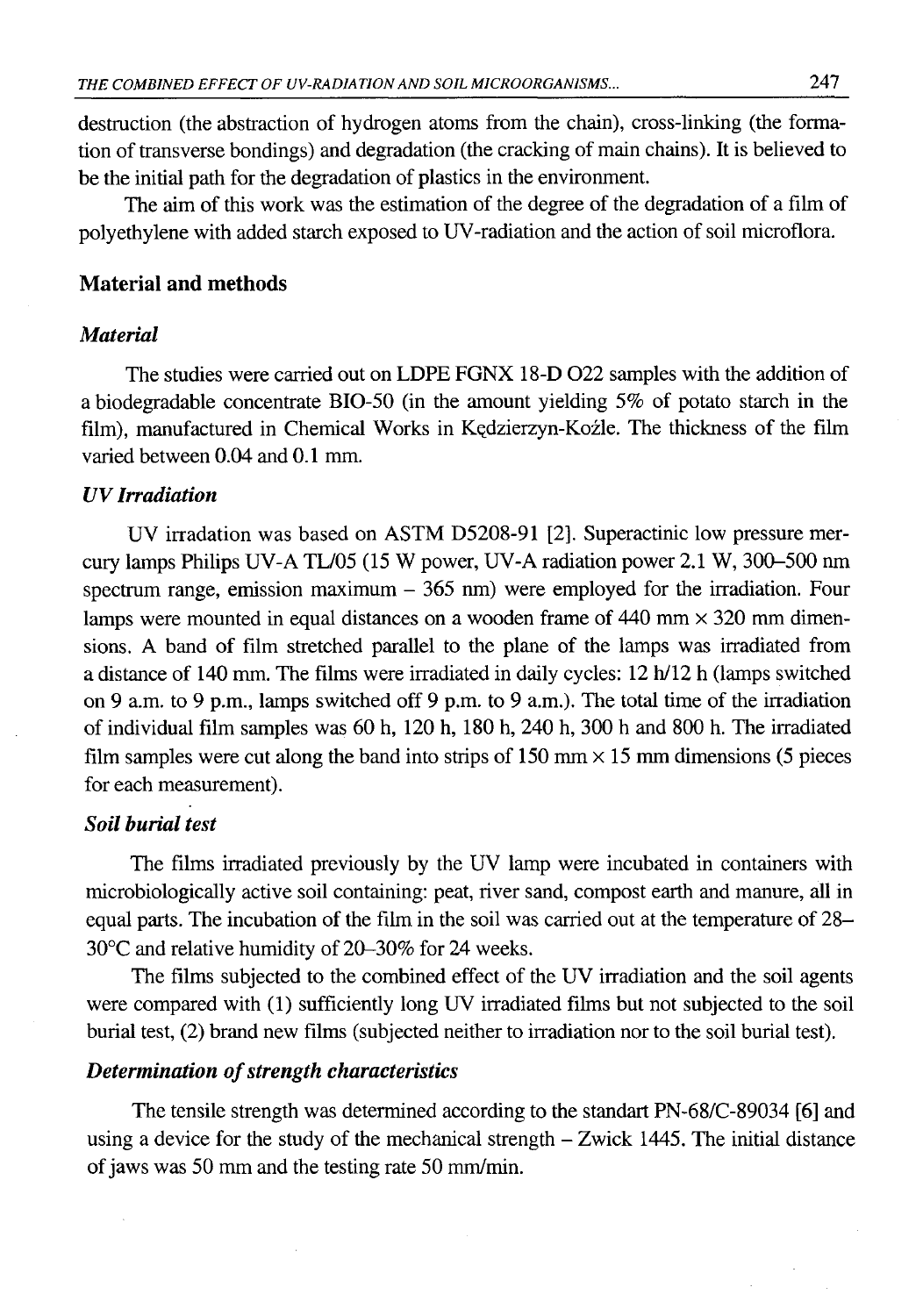The tensile strength was calculated using the formula:

$$
N = F \times P^{-1} [N \times m^{-1}],
$$

where: F is the maximum measured force [N]

P is the sample cross section area  $\text{Im}^2$ 

The obtained results were subjected to variance analysis.

## **Results**

The impact of the UV radiation exposure time and soil microorganisms on the mechanical properties of the polyethylene film with starch is analysed by the regression models. The tensile strength has turned out the useful measure of the mechanical changes in the polyethylene film. The theory of the photodegradation predicts the three-phase of the process [5]. The first phase, *the destruction*, leads to the lowering the tensile strength of the polyethylene film. In the next phase, *the cross-linking,* the tensile strength increases. In the last phase, *the degradation,* the UV-radiation decreases the tensile strength again. It follows that the polynomial of the 3-rd order seems to be the best model for the tensile strength. The results of the estimation of the model are presented in table 1.

Table 1

| Variable          | Estimate           | Standard error   | Student t | p-value |
|-------------------|--------------------|------------------|-----------|---------|
| Time              | $-0.016804$        | .007324          | $-2.295$  | .01429  |
| Time <sup>2</sup> | $5.87284*10^{-5}$  | $3.2562*10^{-5}$ | 1.804     | .04096  |
| Time <sup>3</sup> | $-5.11442*10^{-8}$ | $3.0236*10-8$    | $-1.692$  | .06004  |
| Intercept         | 7.591848           | .394814          | 19.229    | .00000  |

The results of the estimation of the 3-rd order polynomial for tensile strength of the polyethylene with starch (Variable: time of the UV radiation [hours])

 $R^2 = 0.30590$ 

The impact of the UV-radiation on the tensile strength is shown in fig.1.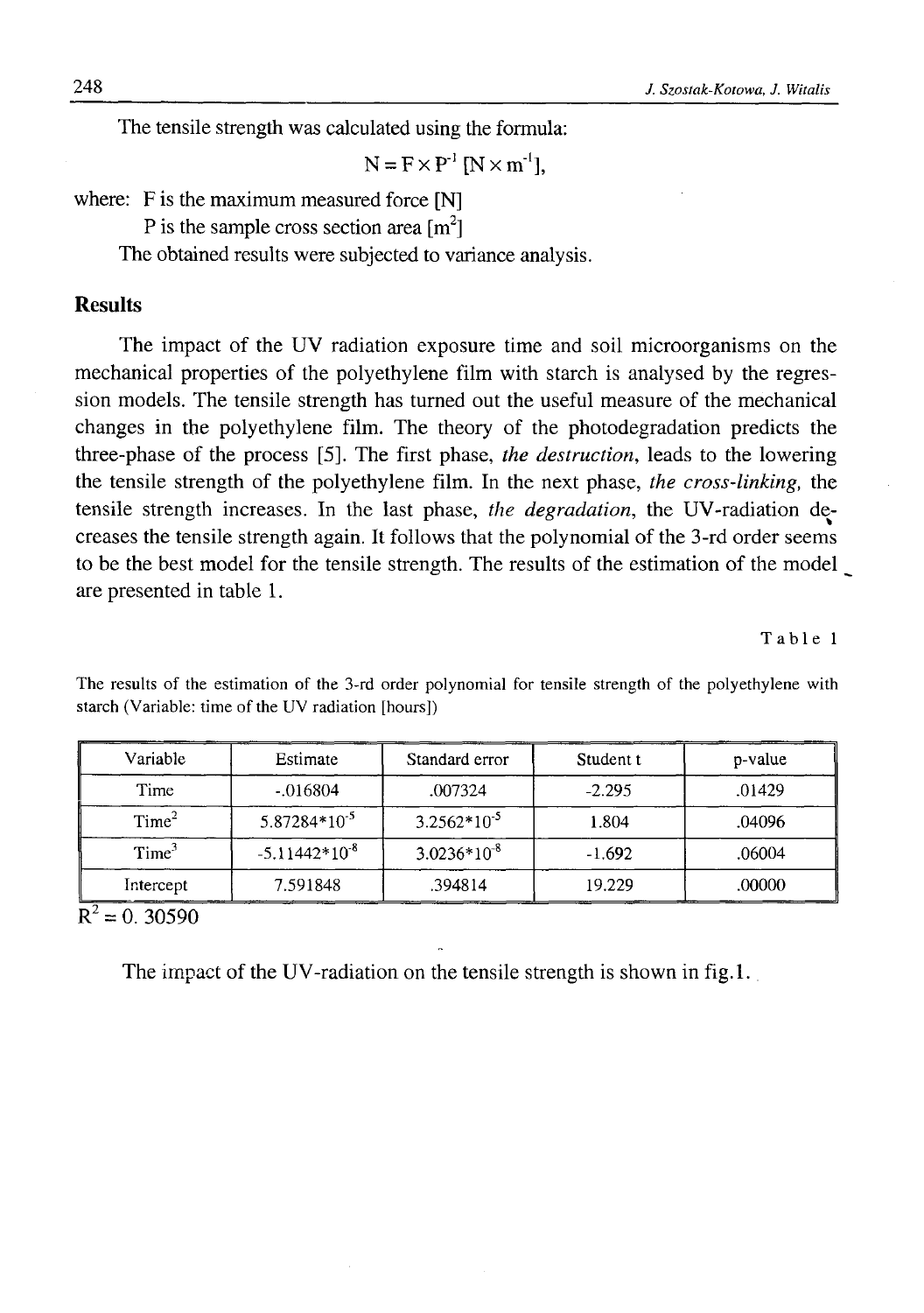

Fig. 1. Tensile strength of the polyethylene film with starch after 6 months soil burial test (empirical values and the  $3<sup>rd</sup>$  order polynomial fit).

# **Conclusions**

- 1. The soil microorganisms have statistically significant impact on the degradation of the polyethylene film with starch exposed previously to UV-radiation.
- 2. The polynomial of the 3-rd order is the best model of tensile strength of the polyethylene film with starch exposed to combined effect of UV-radiation and soil burial test.

## **REFERENCES**

- [1] Albertsson A.-Ch., Andersson, S. O., Karlsson, S.: The mechanisms of biodegradation of polyethylene. Polymer degradation and stability, 18, 1987, 73-87.
- [2] ASTM D 5208-91 Standart Practice for Operating Fluorescent Ultraviolet (UV) and Condensation Apparatus for Exposure of Photodegradable Plastics.
- [3] Barenstedt C.: Environmental Degradation of Starch-modified Polyethylene: Degradation Products and Long-term Properties. Royal Institute of Technology, Stockholm, 1994, 10-18.
- [4] Błędzki A.K.: Recykling materiałów polimerowych. WNT, Warszawa, 1997.
- [5] Łączyński B.: Tworzywa wielkocząsteczkowe. Rodzaje i własności. WNT, Warszawa, 1982, 308- 309.
- [6 ] PN-68/C-89034 Tworzywa sztuczne. Oznaczanie cech wytrzymałościowych przy statycznym rozciąganiu.